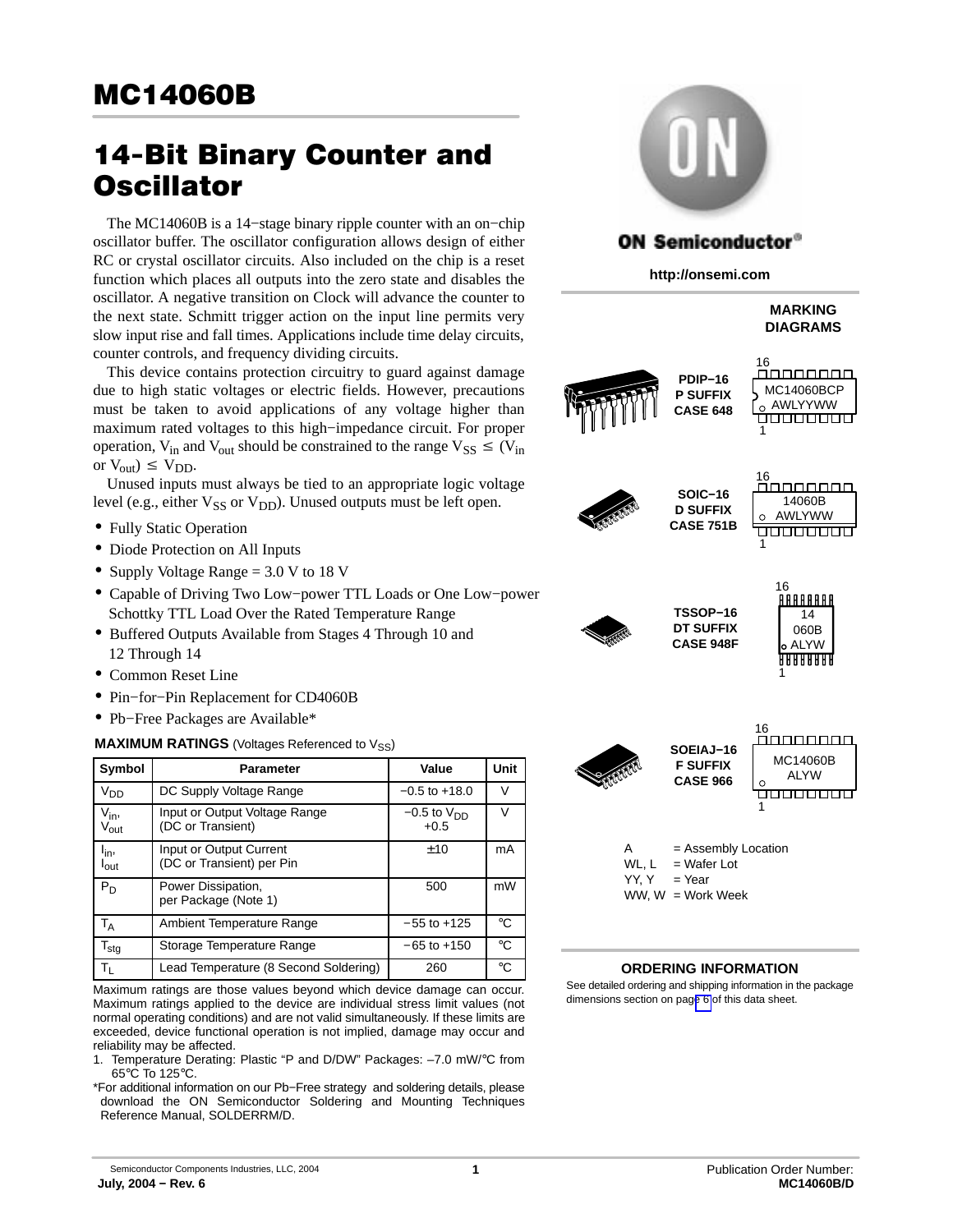| Q12 [ 1 ● |                |    | 16 $\Box$ V <sub>DD</sub> |
|-----------|----------------|----|---------------------------|
| Q13 [     | $\overline{2}$ | 15 | $J$ Q10                   |
| Q14 [     | 3              | 14 | Q8                        |
| Q6 [      | 4              | 13 | Q9                        |
| Q5 [      | 5              | 12 | <b>RESET</b>              |
| Q7 [      | 6              | 11 | <b>CLOCK</b>              |
| Q4 [      |                | 10 | OUT <sub>1</sub>          |
| $V_{SS}$  | 8              | 9  | OUT <sub>2</sub>          |

**Figure 1. Pin Assignment**

#### **Table 1. Truth Table**

| <b>Clock</b> | Reset | <b>Output State</b>                                       |
|--------------|-------|-----------------------------------------------------------|
|              |       | No Change<br>Advance to Next State<br>All Outputs are Low |

X = Don't Care



**Figure 2. Logic Diagram**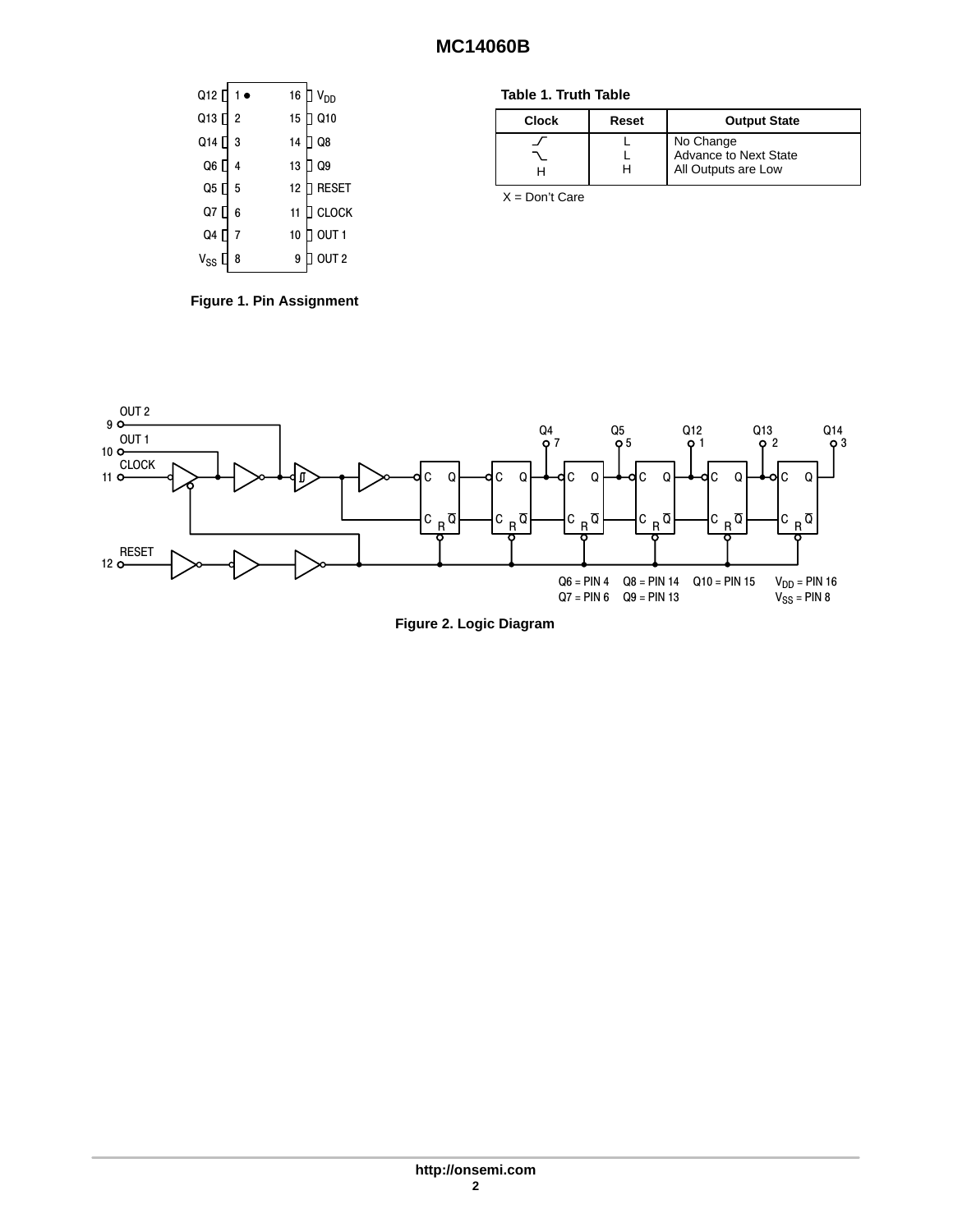|                 |                                                                                                                                                          |                                     |                                                                                  | $-55^{\circ}$ C                                             |                                                                                  | $25^{\circ}$ C                                                                                                    |                                                                              |                                                                  | $125^\circ C$                                                                                |         |
|-----------------|----------------------------------------------------------------------------------------------------------------------------------------------------------|-------------------------------------|----------------------------------------------------------------------------------|-------------------------------------------------------------|----------------------------------------------------------------------------------|-------------------------------------------------------------------------------------------------------------------|------------------------------------------------------------------------------|------------------------------------------------------------------|----------------------------------------------------------------------------------------------|---------|
| Symbol          | <b>Characteristic</b>                                                                                                                                    | <b>V<sub>DD</sub></b><br><b>Vdc</b> | Min                                                                              | <b>Max</b>                                                  | Min                                                                              | <b>Typ</b><br>(Note 2)                                                                                            | <b>Max</b>                                                                   | Min                                                              | <b>Max</b>                                                                                   | Unit    |
| $V_{OL}$        | "0" Level<br>Output Voltage<br>$V_{in} = V_{DD}$ or 0                                                                                                    | 5.0<br>$10$<br>15                   | $-$<br>$\overline{\phantom{0}}$<br>$-$                                           | 0.05<br>0.05<br>0.05                                        | $\overline{\phantom{m}}$<br>$\overline{\phantom{m}}$<br>$\overline{\phantom{0}}$ | $\mathbf 0$<br>$\mathbf 0$<br>$\mathbf 0$                                                                         | 0.05<br>0.05<br>0.05                                                         | $-$<br>$-$<br>$-$                                                | 0.05<br>0.05<br>0.05                                                                         | $\vee$  |
| V <sub>OH</sub> | "1" Level<br>$V_{in} = 0$ or $V_{DD}$                                                                                                                    | 5.0<br>10<br>15                     | 4.95<br>9.95<br>14.95                                                            | $-$<br>$\overline{\phantom{0}}$<br>$\equiv$                 | 4.95<br>9.95<br>14.95                                                            | 5.0<br>10<br>15                                                                                                   | $\equiv$<br>$\overline{\phantom{0}}$<br>$\equiv$                             | 4.95<br>9.95<br>14.95                                            | $\overline{\phantom{0}}$<br>$\overline{\phantom{0}}$<br>$\equiv$                             | $\vee$  |
| $V_{IL}$        | "0" Level<br>Input Voltage<br>$(VO = 4.5$ or 0.5 V)<br>$(VO = 9.0$ or 1.0 V)<br>$(VO = 13.5$ or 1.5 V)                                                   | 5.0<br>10<br>15                     | $\overline{\phantom{a}}$<br>$\overline{\phantom{a}}$<br>$\overline{\phantom{0}}$ | 1.5<br>3.0<br>4.0                                           | $\overline{\phantom{a}}$<br>$\overline{\phantom{a}}$<br>$\equiv$                 | 2.25<br>4.50<br>6.75                                                                                              | 1.5<br>3.0<br>4.0                                                            | $\overline{\phantom{0}}$<br>$\overline{\phantom{m}}$<br>$\equiv$ | 1.5<br>3.0<br>4.0                                                                            | $\vee$  |
| V <sub>IH</sub> | $(VO = 0.5$ or 4.5 V)<br>"1" Level<br>$(VO = 1.0$ or 9.0 V)<br>$(VO = 1.5$ or 13.5 V)                                                                    | 5.0<br>10<br>15                     | 3.5<br>7.0<br>11.0                                                               | $-$<br>$\overline{\phantom{a}}$<br>$\overline{\phantom{a}}$ | 3.5<br>7.0<br>11.0                                                               | 2.75<br>5.50<br>8.25                                                                                              | $\overline{\phantom{0}}$<br>$\equiv$<br>$\equiv$                             | 3.5<br>7.0<br>11.0                                               | $\equiv$<br>$\overline{\phantom{m}}$<br>$\overline{\phantom{m}}$                             | $\vee$  |
| $V_{IL}$        | "0" Level<br>Input Voltage<br>$(VO = 4.5$ Vdc)<br>(For Input 11<br>$(VO = 9.0$ Vdc)<br>and Output 10)<br>$(VO = 13.5 Vdc)$                               | 5.0<br>10<br>15                     | $\overline{\phantom{0}}$<br>$\overline{\phantom{a}}$<br>$-$                      | 1.0<br>2.0<br>2.5                                           | $\overline{\phantom{a}}$<br>$\overline{\phantom{a}}$<br>$\overline{\phantom{a}}$ | 2.25<br>4.50<br>6.75                                                                                              | 1.0<br>2.0<br>2.5                                                            | $\overline{\phantom{a}}$<br>$\overline{\phantom{a}}$<br>$-$      | 1.0<br>2.0<br>2.5                                                                            | Vdc     |
| V <sub>IH</sub> | $(VO = 0.5$ Vdc)<br>"1" Level<br>$(VO = 1.0$ Vdc)<br>$(VO = 1.5$ Vdc)                                                                                    | 5.0<br>10<br>15                     | 4.0<br>8.0<br>12.5                                                               | $-$<br>$\overline{\phantom{0}}$<br>$\equiv$                 | 4.0<br>8.0<br>12.5                                                               | 2.75<br>5.50<br>8.25                                                                                              | $\equiv$<br>$\overline{\phantom{a}}$<br>$\overline{\phantom{a}}$             | 4.0<br>8.0<br>12.5                                               | $\equiv$<br>$\overline{\phantom{0}}$<br>$\equiv$                                             | Vdc     |
| $I_{OH}$        | <b>Output Drive Current</b><br>$(V_{OH} = 2.5 V)$<br>(Except Source<br>$(V_{OH} = 4.6 V)$<br>Pins 9 and 10)<br>$(V_{OH} = 9.5 V)$<br>$(V_{OH} = 13.5 V)$ | 5.0<br>5.0<br>10<br>15              | $-3.0$<br>$-0.64$<br>$-1.6$<br>$-4.2$                                            | $\equiv$<br>$-$<br>$\overline{\phantom{a}}$<br>$\equiv$     | $-2.4$<br>$-0.51$<br>$-1.3$<br>$-3.4$                                            | $-4.2$<br>$-0.88$<br>$-2.25$<br>$-8.8$                                                                            | $\equiv$<br>$\overline{\phantom{0}}$<br>$\overline{\phantom{0}}$<br>$\equiv$ | $-1.7$<br>$-0.36$<br>$-0.9$<br>$-2.4$                            | $\overline{\phantom{a}}$<br>$\overline{\phantom{0}}$<br>$\overline{\phantom{a}}$<br>$\equiv$ | mA      |
| $I_{OL}$        | $(V_{OL} = 0.4 V)$<br>Sink<br>$(V_{OL} = 0.5 V)$<br>$(V_{OL} = 1.5 V)$                                                                                   | $5.0$<br>10<br>15                   | 0.64<br>1.6<br>4.2                                                               | $\overline{\phantom{0}}$<br>$-$<br>$\overline{\phantom{a}}$ | 0.51<br>1.3<br>3.4                                                               | 0.88<br>2.25<br>8.8                                                                                               | $\overline{\phantom{0}}$<br>$\equiv$<br>$\equiv$                             | 0.36<br>0.9<br>2.4                                               | $\equiv$<br>$\overline{\phantom{0}}$<br>$\equiv$                                             | mA      |
| $I_{in}$        | Input Current                                                                                                                                            | 15                                  | $\overline{\phantom{0}}$                                                         | ± 0.1                                                       | $\overline{\phantom{a}}$                                                         | ±0.00001                                                                                                          | ± 0.1                                                                        | $\equiv$                                                         | ± 1.0                                                                                        | $\mu$ A |
| $C_{in}$        | Input Capacitance ( $V_{in} = 0$ )                                                                                                                       | $\equiv$                            | $-$                                                                              | $-$                                                         | $\overline{\phantom{m}}$                                                         | $5.0\,$                                                                                                           | 7.5                                                                          | $\overline{\phantom{0}}$                                         | $\equiv$                                                                                     | pF      |
| $I_{DD}$        | Quiescent Current<br>(Per Package)                                                                                                                       | $5.0$<br>10<br>15                   | $-$<br>$\overline{\phantom{m}}$<br>$\overline{\phantom{0}}$                      | 5.0<br>10<br>20                                             | $\!-$<br>$\overline{\phantom{0}}$<br>$\equiv$                                    | 0.005<br>0.010<br>0.015                                                                                           | 5.0<br>10<br>20                                                              | $\overline{\phantom{0}}$<br>$\overline{\phantom{m}}$             | 150<br>300<br>600                                                                            | $\mu$ A |
| $I_T$           | Total Supply Current (Notes 3, 4)<br>(Dynamic plus Quiescent,<br>Per Package)<br>$(C_L = 50$ pF on all outputs,<br>all buffers switching)                | $5.0\,$<br>10<br>15                 |                                                                                  |                                                             |                                                                                  | $I_T = (0.25 \mu A/kHz) f + I_{DD}$<br>$I_T = (0.54 \mu A/kHz) f + I_{DD}$<br>$I_T = (0.85 \mu A/kHz) f + I_{DD}$ |                                                                              |                                                                  |                                                                                              | $\mu$ A |

2. Data labelled "Typ" is not to be used for design purposes but is intended as an indication of the IC's potential performance.<br>2. The formulas since are for the trained that actual it as attest 0.500.

 3. The formulas given are for the typical characteristics only at 25°C.

4. To calculate total supply current at loads other than 50 pF:  $I_T(C_L) = I_T(50 pF) + (C_L - 50) Vfk$ 

where: I<sub>T</sub> is in µA (per package), C<sub>L</sub> in pF, V = (V<sub>DD</sub> – V<sub>SS</sub>) in volts, f in kHz is input frequency, and k = 0.002.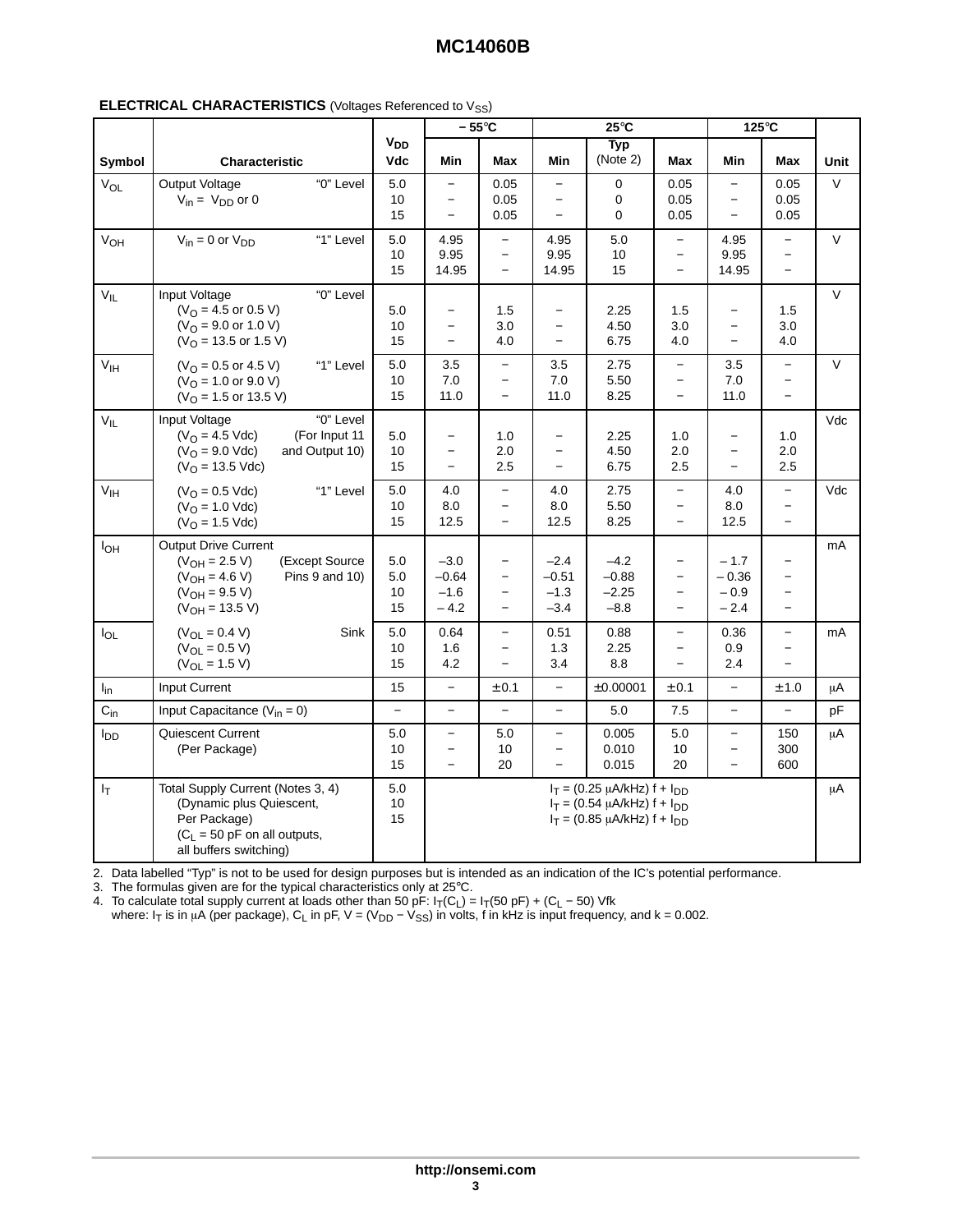| Symbol                               | Characteristic                        | $V_{DD}$<br>Vdc       | Min                                                                | Typ<br>(Note $5$ ) | Max                                                                                  | Unit    |
|--------------------------------------|---------------------------------------|-----------------------|--------------------------------------------------------------------|--------------------|--------------------------------------------------------------------------------------|---------|
| $t$ TLH                              | Output Rise Time (Counter Outputs)    | $5.0$<br>10<br>$15\,$ | $-$<br>—<br>$-$                                                    | 40<br>25<br>20     | 200<br>100<br>80                                                                     | ns      |
| $t_{THL}$                            | Output Fall Time (Counter Outputs)    | $5.0$<br>$10$<br>15   | $-$<br>$\overline{\phantom{0}}$<br>$-$                             | 50<br>30<br>20     | 200<br>100<br>80                                                                     | ns      |
| t <sub>PLH</sub><br>t <sub>PHL</sub> | Propagation Delay Time<br>Clock to Q4 | $5.0$<br>$10$<br>15   | $-$<br>$\qquad \qquad -$<br>$-$                                    | 415<br>175<br>125  | 740<br>300<br>200                                                                    | ns      |
|                                      | Clock to Q14                          | $5.0$<br>10<br>15     | $-$<br>$\qquad \qquad -$<br>$\overline{\phantom{0}}$               | 1.5<br>0.7<br>0.4  | 2.7<br>$1.3$<br>$1.0\,$                                                              | $\mu$ s |
| $t_{wH}$                             | Clock Pulse Width                     | 5.0<br>$10$<br>15     | 100<br>40<br>30                                                    | 65<br>30<br>20     | $\overline{\phantom{0}}$<br>$\overline{\phantom{0}}$                                 | ns      |
| $f_{\varphi}$                        | <b>Clock Pulse Frequency</b>          | $5.0\,$<br>10<br>15   | $-$<br>$\qquad \qquad -$<br>$-$                                    | 5<br>14<br>17      | $3.5\,$<br>8<br>12                                                                   | MHz     |
| $t_{\text{TLH}}$<br>$t_{\text{THL}}$ | Clock Rise and Fall Time              | $5.0$<br>$10$<br>15   |                                                                    | No Limit           |                                                                                      | ns      |
| $t_{w}$                              | Reset Pulse Width                     | $5.0$<br>10<br>15     | 120<br>60<br>40                                                    | 40<br>15<br>10     | $\overline{\phantom{0}}$<br>$\qquad \qquad \blacksquare$<br>$\overline{\phantom{m}}$ | ns      |
| $t_{\text{PHL}}$                     | Propagation Delay Time<br>Reset to On | $5.0$<br>$10$<br>15   | $\qquad \qquad -$<br>$\qquad \qquad -$<br>$\overline{\phantom{0}}$ | 170<br>80<br>60    | 350<br>160<br>100                                                                    | ns      |

      5. Data labelled "Typ" is not to be used for design purposes but is intended as an indication of the IC's potential performance.







#### **Figure 2. Switching Time Test Circuit and Waveforms**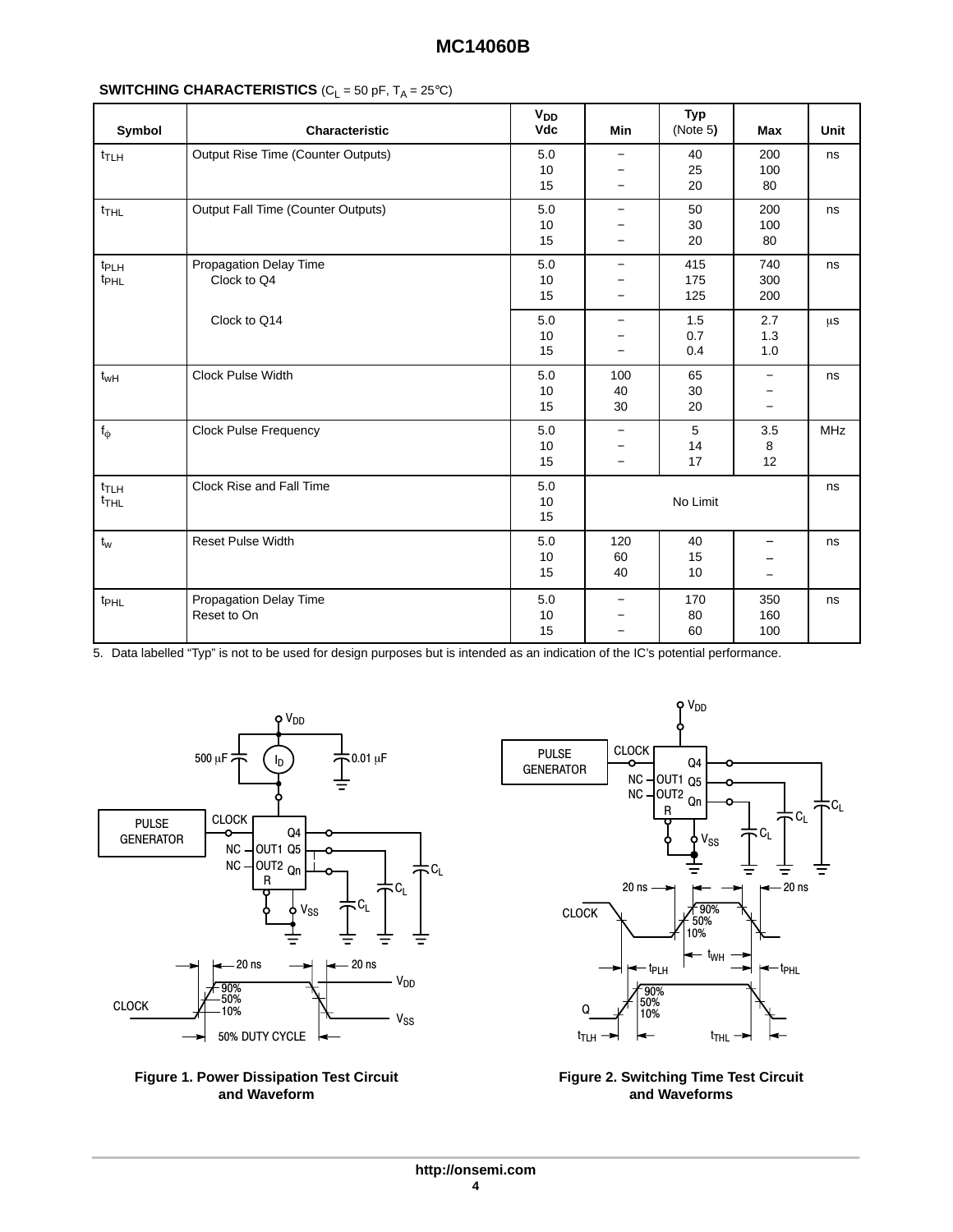







Figure 4. RC Oscillator Stability **Figure 5. RC Oscillator Frequency as a Function of R<sub>TC</sub> and C** 



**Figure 6. Typical Crystal Oscillator Circuit**

#### **Table 2. Typical Data for Crystal Oscillator Circuit**

| <b>Characteristic</b>                                                                                                                                                                                                                                                                                                                                                                                                          | 500 kHz<br><b>Circuit</b>            | 32 kHz<br><b>Circuit</b>             | Unit                     |
|--------------------------------------------------------------------------------------------------------------------------------------------------------------------------------------------------------------------------------------------------------------------------------------------------------------------------------------------------------------------------------------------------------------------------------|--------------------------------------|--------------------------------------|--------------------------|
| <b>Crystal Characteristics</b><br><b>Resonant Frequency</b><br>Equivalent Resistance, R <sub>S</sub>                                                                                                                                                                                                                                                                                                                           | 500<br>1.0                           | 32<br>6.2                            | <b>kHz</b><br>$k\Omega$  |
| <b>External Resistor/Capacitor Values</b><br>$R_{\rm O}$<br>$C_{\mathsf{T}}$<br>$C_{\rm S}$                                                                                                                                                                                                                                                                                                                                    | 47<br>82<br>20                       | 750<br>82<br>20                      | $k\Omega$<br>рF<br>pF    |
| <b>Frequency Stability</b><br>Frequency Changes as a<br>Function of $V_{DD}$ (T <sub>A</sub> = 25°C)<br>$V_{DD}$ Change from 5.0 V to 10 V<br>V <sub>DD</sub> Change from 10 V to 15 V<br>Frequency Change as a Function of<br>Temperature ( $V_{DD}$ = 10 V)<br>$T_A$ Change from $-55^{\circ}$ C to<br>+25°C Complete Oscillator (Note 6)<br>$T_A$ Change from + 25 $\degree$ C to<br>+125°C Complete Oscillator<br>(Note 6) | $+6.0$<br>$+2.0$<br>$+100$<br>$-160$ | $+2.0$<br>$+2.0$<br>$+120$<br>$-560$ | ppm<br>ppm<br>ppm<br>ppm |

6. Complete oscillator includes crystal, capacitors, and resistors.

# **TYPICAL RC OSCILLATOR CHARACTERISTICS**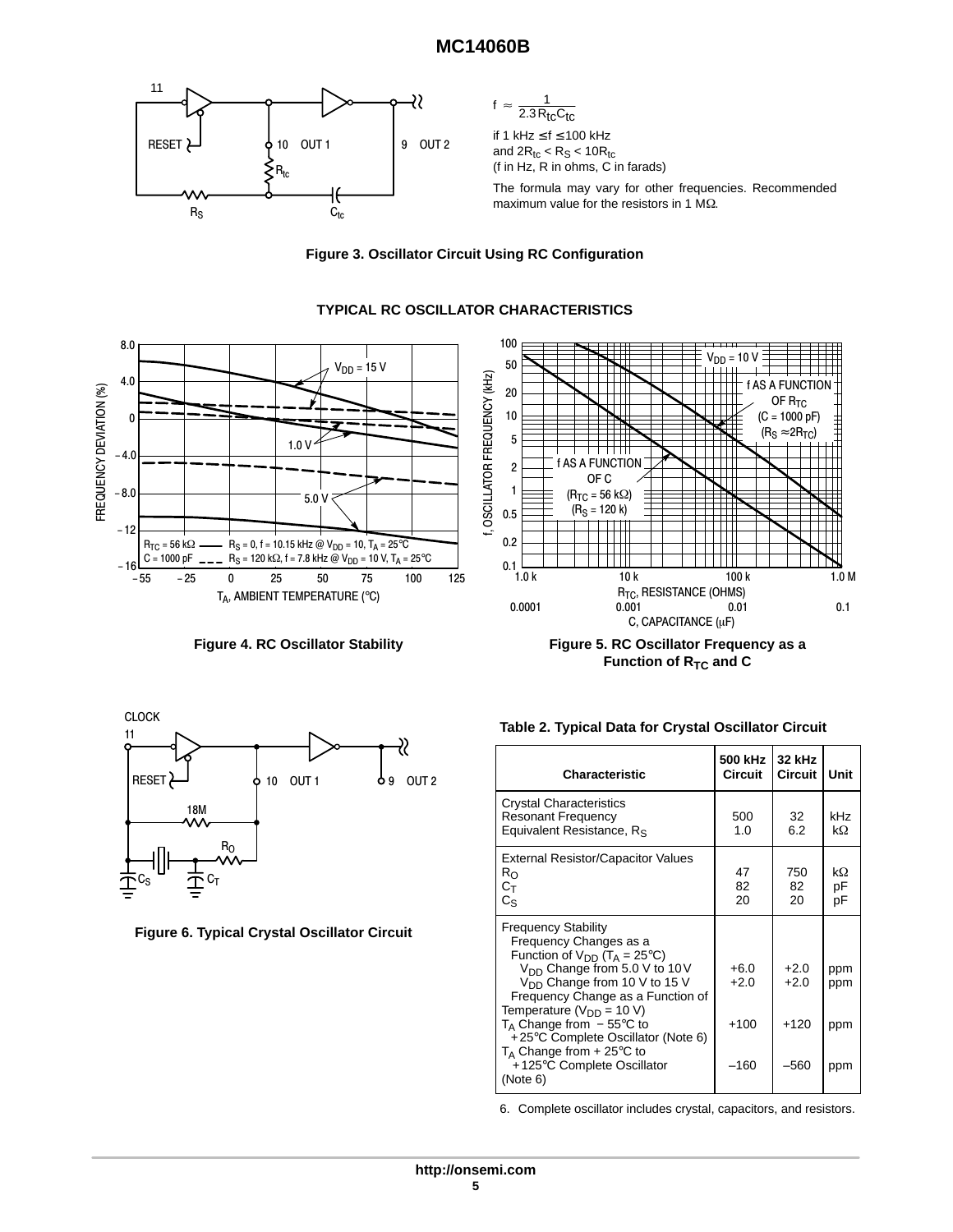#### <span id="page-5-0"></span>**ORDERING INFORMATION**

| <b>Device</b>      | Package                | Shipping <sup>†</sup> |
|--------------------|------------------------|-----------------------|
| MC14060BCP         | PDIP-16                | 500 Units / Rail      |
| MC14060BCPG        | PDIP-16<br>(Pb-Free)   | 500 Units / Rail      |
| MC14060BD          | $SOIC-16$              | 48 Units / Rail       |
| MC14060BDR2        | SOIC-16                | 2500 / Tape & Reel    |
| MC14060BDR2G       | SOIC-16<br>(Pb-Free)   | 2500 / Tape & Reel    |
| <b>MC14060BFEL</b> | SOEIAJ-16<br>(Pb-Free) | 2000 / Tape & Reel    |
| MC14060BDTR2       | TSSOP-16<br>(Pb-Free)  | 2500 / Tape & Reel    |

†For information on tape and reel specifications, including part orientation and tape sizes, please refer to our Tape and Reel Packaging Specifications Brochure, BRD8011/D.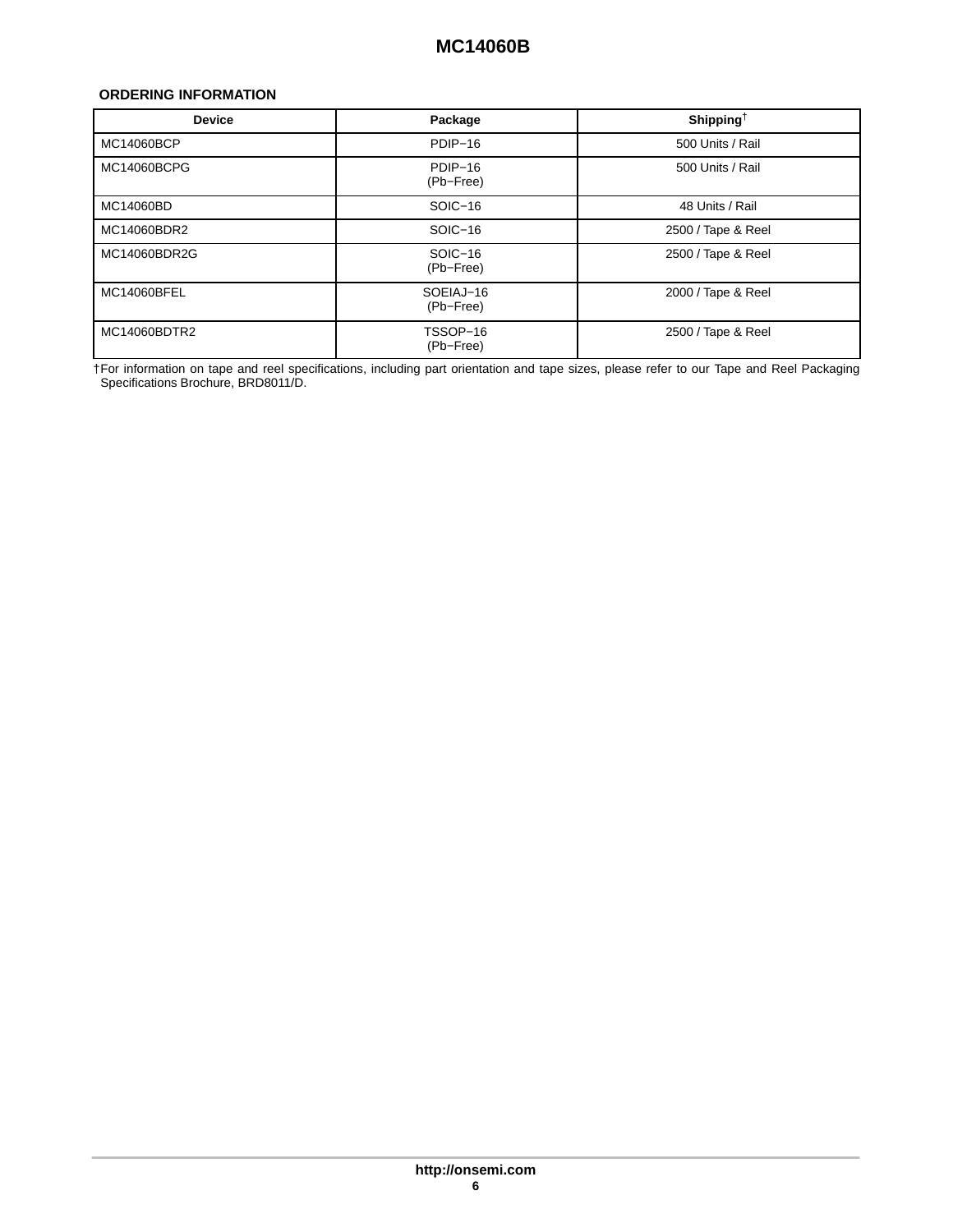#### **PACKAGE DIMENSIONS**



NOTES:

- 1. DIMENSIONING AND TOLERANCING PER
- ANSI Y14.5M, 1982. 2. CONTROLLING DIMENSION: INCH. 3. DIMENSION L TO CENTER OF LEADS
- 
- WHEN FORMED PARALLEL. 4. DIMENSION B DOES NOT INCLUDE
- MOLD FLASH. 5. ROUNDED CORNERS OPTIONAL.

|            |             | <b>INCHES</b> | <b>MILLIMETERS</b> |              |  |
|------------|-------------|---------------|--------------------|--------------|--|
| <b>DIM</b> | <b>MIN</b>  | <b>MAX</b>    | <b>MIN</b>         | <b>MAX</b>   |  |
| А          | 0.740       | 0.770         | 18.80              | 19.55        |  |
| в          | 0.250       | 0.270         | 6.35               | 6.85         |  |
| C          | 0.145       | 0.175         | 3.69               | 4.44         |  |
| D          | 0.015       | 0.021         | 0.39               | 0.53         |  |
| F          | 0.040       | 0.70          | 1.02               | 1.77         |  |
| G          | 0.100 BSC   |               | 2.54 BSC           |              |  |
| н          |             | 0.050 BSC     | 1.27 BSC           |              |  |
| J          | 0.008       | 0.015         | 0.21               | 0.38         |  |
| ĸ          | 0.110       | 0.130         | 2.80               | 3.30         |  |
|            | 0.295       | 0.305         | 7.50               | 7.74         |  |
| М          | $0^{\circ}$ | $10^{\circ}$  | $\circ$<br>U       | $10^{\circ}$ |  |
| S          | 0.020       | 0.040         | 0.51               | 1.01         |  |



- NOTES: 1. DIMENSIONING AND TOLERANCING PER ANSI
- Y14.5M, 1982. 2. CONTROLLING DIMENSION: MILLIMETER. 3. DIMENSIONS A AND B DO NOT INCLUDE MOLD PROTRUSION.
- 4. MAXIMUM MOLD PROTRUSION 0.15 (0.006)
- PER SIDE. 5. DIMENSION D DOES NOT INCLUDE DAMBAR PROTRUSION. ALLOWABLE DAMBAR PROTRUSION SHALL BE 0.127 (0.005) TOTAL IN EXCESS OF THE D DIMENSION AT MAXIMUM MATERIAL CONDITION.

|     |             | <b>MILLIMETERS</b> |             | <b>INCHES</b> |
|-----|-------------|--------------------|-------------|---------------|
| DIM | MIN         | MAX                | MIN         | <b>MAX</b>    |
| A   | 9.80        | 10.00              | 0.386       | 0.393         |
| в   | 3.80        | 4.00               | 0.150       | 0.157         |
| C   | 1.35        | 1.75               | 0.054       | 0.068         |
| D   | 0.35        | 0.49               | 0.014       | 0.019         |
| F   | 0.40        | 1.25               | 0.016       | 0.049         |
| G   |             | 1.27 BSC           |             | 0.050 BSC     |
| J   | 0.19        | 0.25               | 0.008       | 0.009         |
| Κ   | 0.10        | 0.25               | 0.004       | 0.009         |
| M   | $0^{\circ}$ | $7^\circ$          | $0^{\circ}$ | $7^\circ$     |
| P   | 5.80        | 6.20               | 0.229       | 0.244         |
| R   | 0.25        | 0.50               | 0.010       | 0.019         |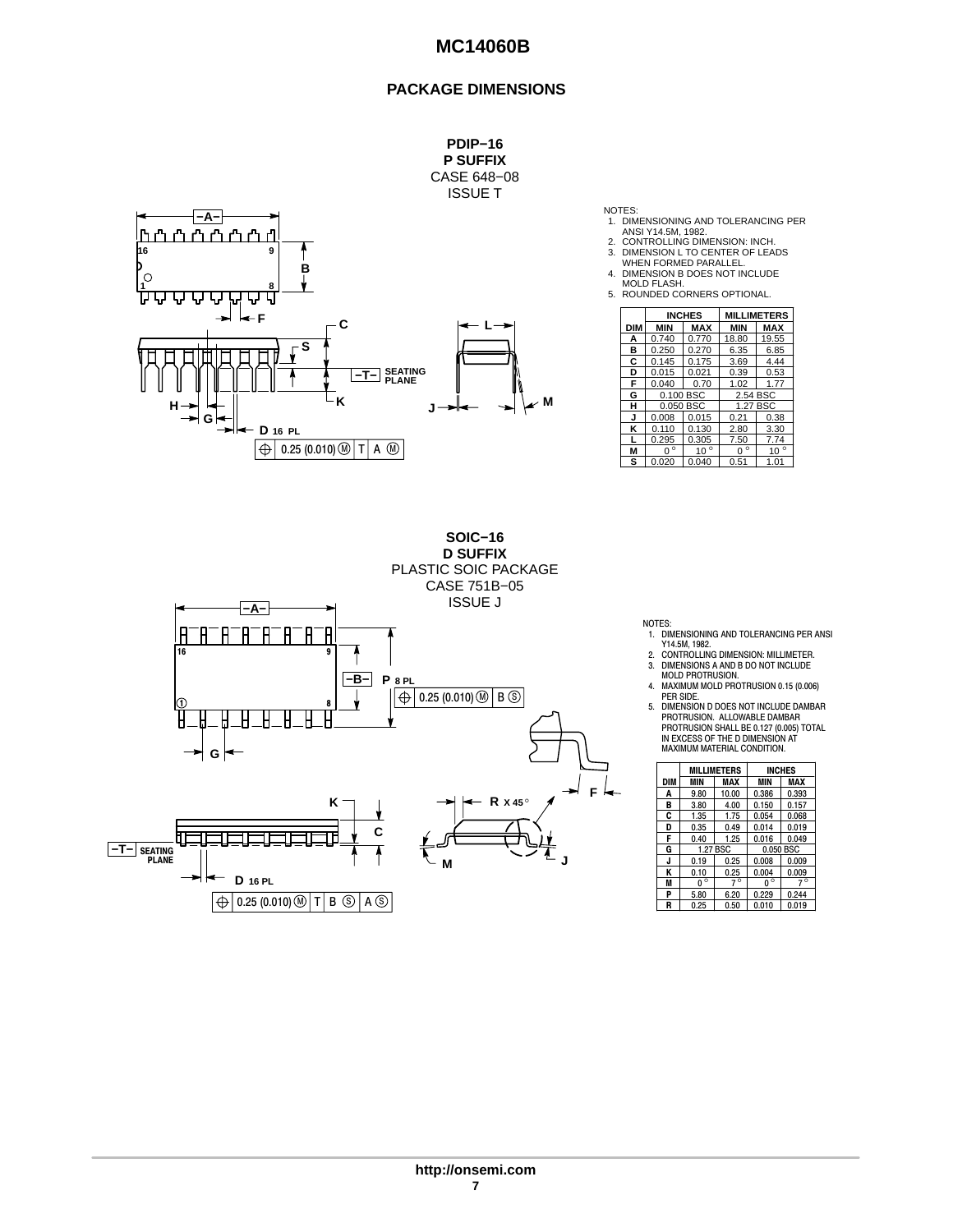### **PACKAGE DIMENSIONS**

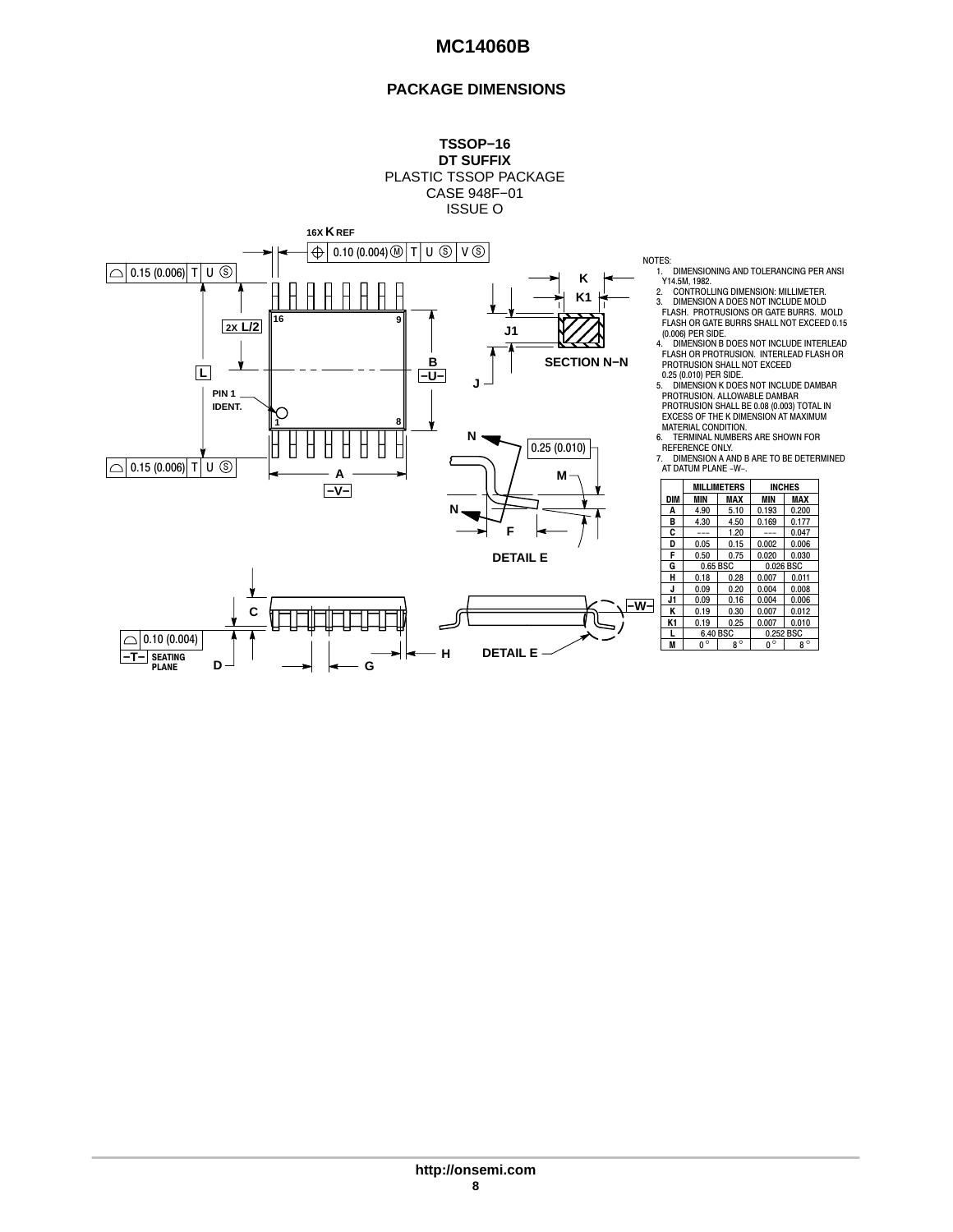#### **PACKAGE DIMENSIONS**

**SOEIAJ−16 F SUFFIX** PLASTIC EIAJ SOIC PACKAGE CASE 966−01 ISSUE O









NOTES:

1. DIMENSIONING AND TOLERANCING PER<br>2. CONTROLLING DIMENSION: MILLIMETER.<br>2. CONTROLLING DIMENSION: MILLIMETER.<br>3. DIMENSIONS D AND E DO NOT INCLUDE<br>MOLD FLASH OR PROTRUSIONS AND ARE 1. DIMENSIONING AND TOLERANCING PER ANSI

MEASURED AT THE PARTING LINE. MOLD FLASH OR PROTRUSIONS SHALL NOT EXCEED 0.15

OR PROTROGIONS GENERAL INTERNATIONS CONSIDER SIDE.<br>4. TERMINAL NUMBERS ARE SHOWN FOR

4. TERMINAL NUMBERS ARE SHOWN FOR<br>REFERENCE ONLY.<br>5. THE LEAD WIDTH DIMENSION (b) DOES NOT<br>INCLUDE DAMBAR PROTRUSION. ALLOWABLE<br>DAMBAR PROTRUSION SHALL BE 0.08 (0.033)<br>TOTAL IN EXCESS OF THE LEAD WIDTH<br>DIMENSION AT MAXIMUM TO BE 0.46 ( 0.018).

|            |             | <b>MILLIMETERS</b> |             | <b>INCHES</b> |  |
|------------|-------------|--------------------|-------------|---------------|--|
| <b>DIM</b> | MIN         | <b>MAX</b>         | <b>MIN</b>  | <b>MAX</b>    |  |
| Α          |             | 2.05               |             | 0.081         |  |
| А,         | 0.05        | 0.20               | 0.002       | 0.008         |  |
| b          | 0.35        | 0.50               | 0.014       | 0.020         |  |
| c          | 0.18        | 0.27               | 0.007       | 0.011         |  |
| D          | 9.90        | 10.50              | 0.390       | 0.413         |  |
| E          | 5.10        | 5.45               | 0.201       | 0.215         |  |
| e          | 1.27 BSC    |                    | 0.050 BSC   |               |  |
| HE         | 7.40        | 8.20               | 0.291       | 0.323         |  |
| L          | 0.50        | 0.85               | 0.020       | 0.033         |  |
| LF.        | 1.10        | 1.50               | 0.043       | 0.059         |  |
| M          | $0^{\circ}$ | $10^{\circ}$       | $0^{\circ}$ | $10^{\circ}$  |  |
| Q,         | 0.70        | 0.90               | 0.028       | 0.035         |  |
| Z          |             | 0.78               |             | 0.031         |  |